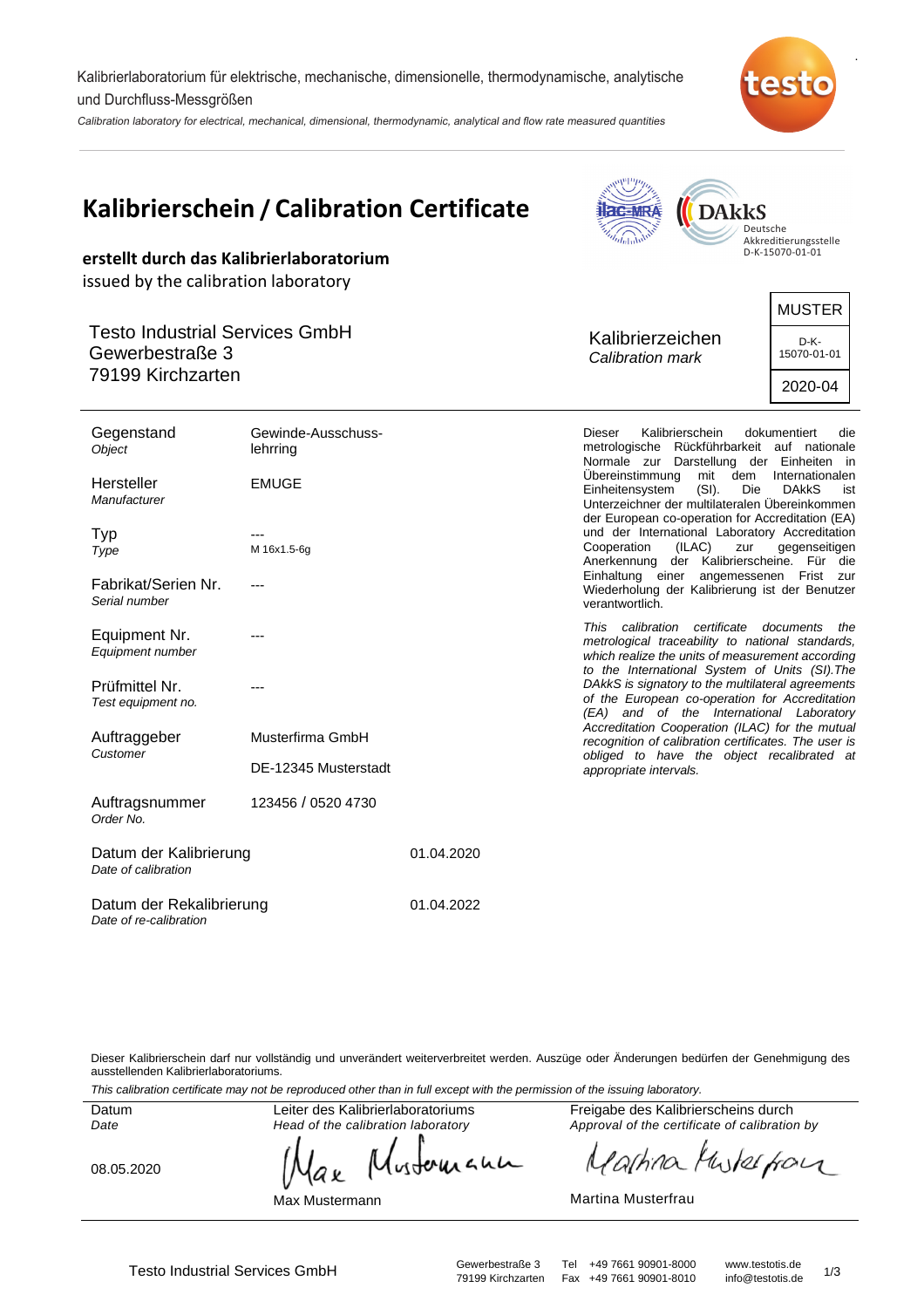MUSTER

D-K-15070-01-01

2020-04

# Kalibrierschein vom calibration certificate dated 08.05.2020

|                                                     |                           | <b>Kalibriergegenstand</b> Characteristics to the calibration article |  |  |
|-----------------------------------------------------|---------------------------|-----------------------------------------------------------------------|--|--|
| Gegenstand<br>Object                                |                           | Gewinde-Ausschusslehrring                                             |  |  |
| Messbereich<br>Measuring range                      |                           | M 16x1.5-6g                                                           |  |  |
| Norm<br>Standard                                    |                           | Metrische Gewinde nach DIN 13:1999 / DIN ISO 1502:1996                |  |  |
| Ø-Kugel<br><b>Ball diameter</b>                     |                           | 0,8953 mm                                                             |  |  |
| Steigung<br>Pitch                                   |                           | 1,5000 mm                                                             |  |  |
| 1./2. Teilflankenwinkel<br>1./2. screw thread angle |                           | $30,00^{\circ}$ / $30,00^{\circ}$                                     |  |  |
| Ausschussseite<br>Scrap side                        | Maximum<br>Maximum        | 14,8540 mm                                                            |  |  |
|                                                     | <b>Minimum</b><br>Minimum | 14,8360 mm                                                            |  |  |
|                                                     | Abgenutzt<br>Outworn      | 14,8600 mm                                                            |  |  |
| Inventar Nr.<br>Inventory no.                       |                           | ---                                                                   |  |  |
| Standort<br>Location                                |                           | 0870/Q161                                                             |  |  |

## **Kalibrierverfahren** Calibration procedure

Die Kalibrierung erfolgte auf Grundlage der Richtlinie EURAMET cg-10, Version 2.1:2012-12 und der DKD-R 4-3 Blatt 4.9:2018-09, Kalibrierung von zylindrischen Gewinde-Einstellringen, Gewinde-Lehrringen – Punkt 5.3.1, Option 1: Ermittlung des einfachen Flankendurchmessers. (Hinweis: Normativ geforderte Kalibrierungen des Gewindeprofilwinkels und der Steigung aus früheren Kalibrierungen liegen in der Verantwortung des Kunden.) Punkt 5.3.1, Option 1: Ermittlung des einfachen Flankendurchmessers. (Hinweis: Normativ geforderte Kalibrierungen des Gewindeprofilwinkels und der Steigung aus früheren Kalibrierungen liegen in der Verantwortung des Kunden.)

The calibration is performed on the basis of the EURAMET cg-10, Version 2.1:2012-12 and the DKD-R 4-3 Sheet 4.9:2018-09, calibration of cylindrical setting adjustment, screw ring gauge – point 5.3.1, Option 1: Definition of the simple pitch diameter. (Note: Normative required calibrations of the thread profile angle and the slope from previous calibrations are the responsibility of the customer.) point 5.3.1, Option 1: Definition of the simple pitch diameter. (Note: Normative required calibrations of the thread profile angle and the slope from previous calibrations are the responsibility of the customer.)

## **Umgebungsbedingungen** Ambient conditions

### Alle Messungen wurden im temperierten Labor durchgeführt.

All of the measurement were carried out in a tempered laboratory.

Temperatur Temperature (19...21) °C Feuchte Humidity (20...60) % rF % RH

## **Messeinrichtungen** Measuring equipment

| Referenz                                           | Rückführung         | Rekal.    | Zertifikat-Nr.  | Eq.-Nr.  |
|----------------------------------------------------|---------------------|-----------|-----------------|----------|
| Reference                                          | <b>Fraceability</b> | Next cal. | Certificate-no. | Ea.-no.  |
| Längenmessmaschine length measuring machine        | ISO 2019-10         | 2020-04   | 3342077         | 10564467 |
| <b>Einstellring 30 mm</b> setting ring gauge 30 mm | 15007-01-01 2019-11 | 2022-11   | 3357360         | 10432488 |

Referenzzertifikate sind auf www.primasonline.com abrufbar Reference certificates are available at www.primasonline.com

## **Vorbereitende Prüfungen und Tätigkeiten** Preparing examinations and activities

| Sichtprüfung      | In Ordnung |  |  |
|-------------------|------------|--|--|
| Visual inspection | In order   |  |  |
|                   |            |  |  |
|                   |            |  |  |
| Funktionsprüfung  | In Ordnung |  |  |
| Functional check  | In order   |  |  |



---

Testo Industrial Services GmbH<br>
79199 Kirchzarten Fax +49 7661 90901-8010 info@testotis.de 2/3 79199 Kirchzarten Fax +49 7661 90901-8010